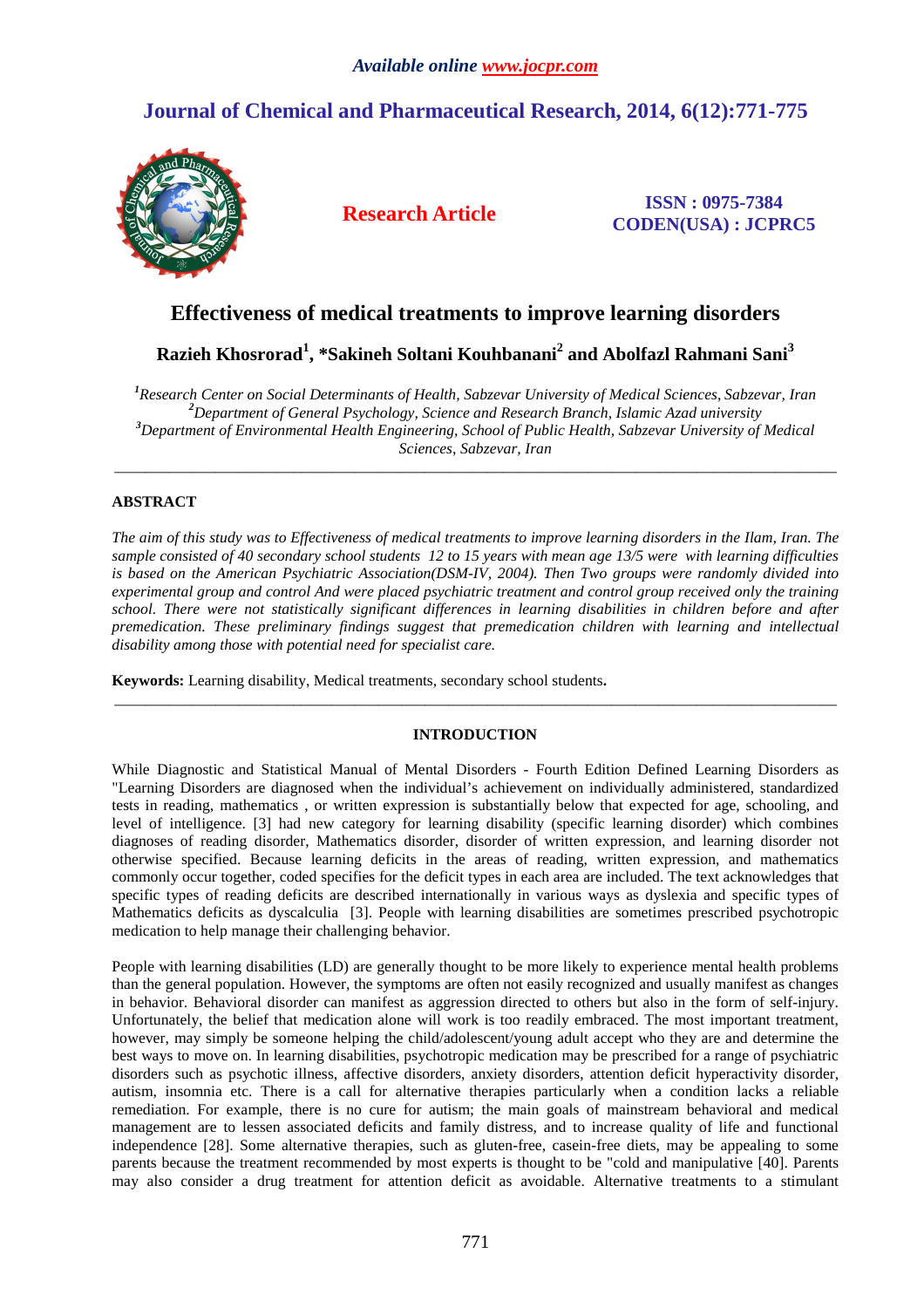medication range from natural products to psychotherapeutic techniques and highly technological interventions. It has been argued that although texts that promote alternative therapies do not directly accuse parents of inadequacy, the claims that the disability is caused by certain factors, such as poor nutrition, supports the culture of motherblame[27]. Before prescribing medication, there should be a clear diagnosis or target problem and a person-centered treatment plan.

*\_\_\_\_\_\_\_\_\_\_\_\_\_\_\_\_\_\_\_\_\_\_\_\_\_\_\_\_\_\_\_\_\_\_\_\_\_\_\_\_\_\_\_\_\_\_\_\_\_\_\_\_\_\_\_\_\_\_\_\_\_\_\_\_\_\_\_\_\_\_\_\_\_\_\_\_\_\_*

Although the rate of functional psychiatric illness such as schizophrenia and affective disorders [20] seems similar in adults who have learning disabilities (LD) to that in the general population, the rate of problem behavior is quitehigh [21]. The rate of psychosis is significantly higher among adults. According to some estimates, between 20% and 45% people with ID receive psychotropic medications [20]. Of them 14% to 30% are receiving these medications for the management of problem behavior and not for the treatment of any psychiatric disorder [15]. Clarke and colleagues (1990) had previously found that 36% of adults with LD who did not have a diagnosis of mental illness were receiving psychotropic medication. Whereas the use of psychotropic medications in the treatment of psychiatric disorder is justified, their use in the management of problem behavior in people with LD in the absence of a diagnosed psychiatric disorder remains controversial for the following reasons: (a) overall these medications are not licensed for use in the management of problem behavior, (b) these medications have potential adverse effects, particularly if used over a long period of time, (c) once prescribed these medications are difficult to withdraw, and (d) overall there is very little good quality evidence available to support the use of medications under these circumstances. Nevertheless in a recent prospective 12 months follow-up study of 100 adults who have been seen by psychiatrists in the UK for the management of aggressive behavior, Unwin and colleagues (2011) found more than 90% of the participants received psychotropic medications. Of them 66% received antipsychotics, 42% antiepileptics, 35% antidepressants, 14% antianxiety/ beta blockers, 43% as required medications, and 23% received medications to counteract adverse effects of other psychotropic medications.

 Use of medication is only one of many strategies that could be employed to manage psychopathology and problem behavior in people who have LD. Treatment should be provided within the context of a carefully drawn individualized care programmed after proper discussion with the person with LD, their careers, and other professionals involved in the care of the person see [26] see international guide [16]; national guide [37]; [35]. The overall aim of the treatment should not only be symptom control but to provide a better qualit of life for an individual with ID and his/her careers. Indications for the use of psychotropic medications for psychiatric disorders such as psychoses (e.g., schizophrenia etc.), affective disorders (e.g., depressive or bipolar disorders etc.), and anxiety related disorders (e.g., obsessive compulsive disorder, phobias etc.) should be the same among people with LD as they are for the general population. For a comprehensive summary of evidence for the effectiveness of antipsychotic medications systematic reviews by [35], [38] and [36].Currently there is equivocal evidence (two RCTs showing positive result and one, Tyrer et al., 2008 showing negative result) in support of risperidone's effectiveness among adults with LD. For a summary of evidence on the effectiveness of antidepressants see Sohanpal et al. (2007). Overall, there is little evidence in support of use of antidepressants. Anti anxiety medications such as benzodiazepines, buspirone and also beta-blockers have been used for the management of problem behavior in people with ID, although evidence in support of their effectiveness is lacking [21]. There is no evidence to guide clinicians which medications may be helpful for which particular problem behavior. Many people who have LD receive psychotropic drugs for many years without proper assessment of their treatment. [5] and [10].

#### **EXPERIMENTAL SECTION**

#### Participants

In Semi- experimental study Participants were 20 LD students (8 boys and 12 girls) from Tehran, Iran, ages 12 to 15age (M= 13/5ages, SD= 11.78) from the Learning disorder Research Institute and secondary school in Tehran. Children's ages were calculated to the day from birth records provided to the school where the children were tested. Then randomly divided into control and experimental groups. IQ test students' on top 90 and did not have any psychological problem. All subjects using the test LD were evaluated. Then, the experimental group participated in training with medicine. Training program for one year, two one-hour sessions per week were offered. After all of these steps are subject (both experimental and control groups), again in terms of LD, performance were evaluated. A reminder - which the students know did not receive any intervention control group and both groups, received training school. After one month, follow-up test was performed.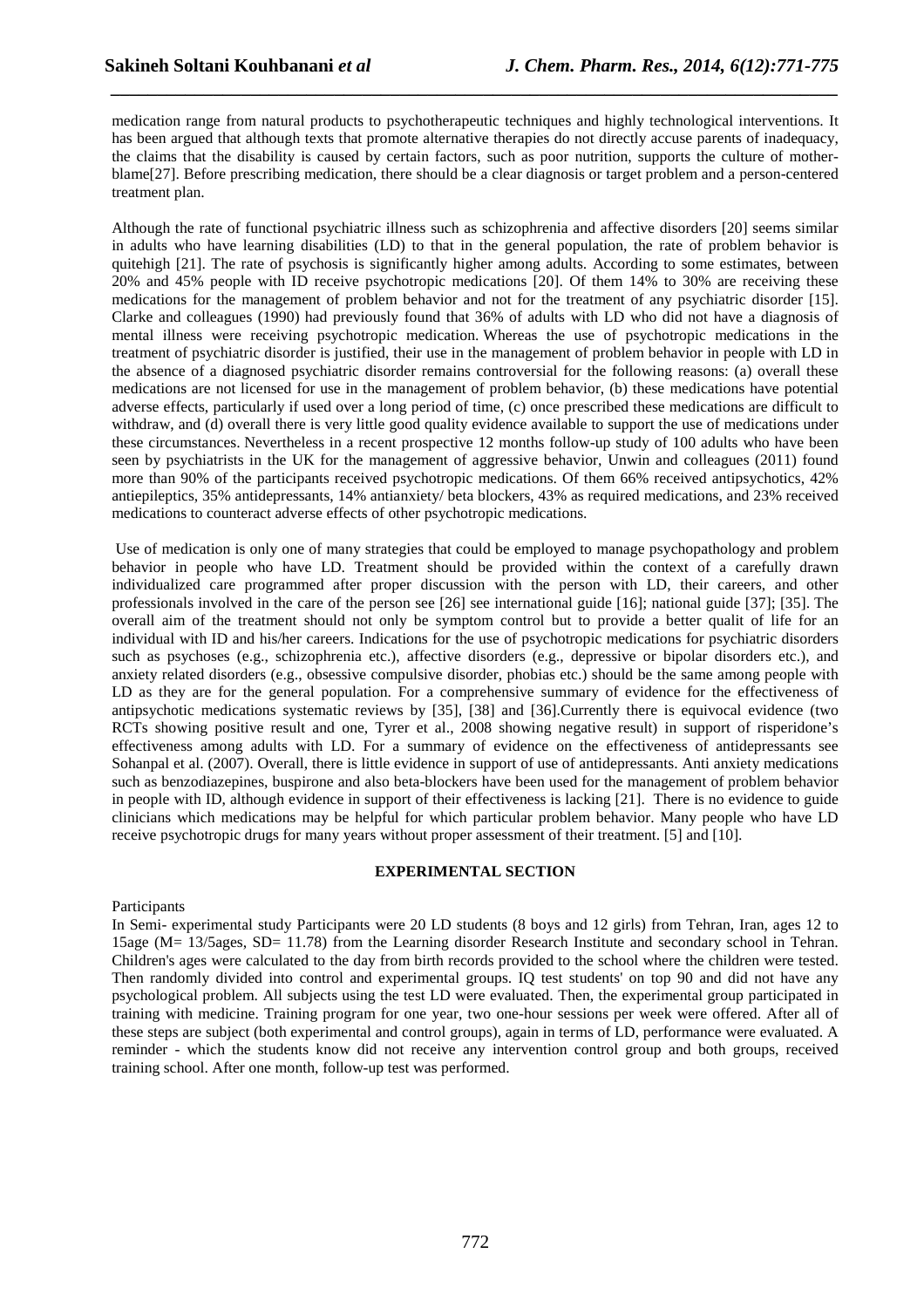#### **RESULTS**

*\_\_\_\_\_\_\_\_\_\_\_\_\_\_\_\_\_\_\_\_\_\_\_\_\_\_\_\_\_\_\_\_\_\_\_\_\_\_\_\_\_\_\_\_\_\_\_\_\_\_\_\_\_\_\_\_\_\_\_\_\_\_\_\_\_\_\_\_\_\_\_\_\_\_\_\_\_\_*

**Table 1: compares the scores of students with learning disability before premedication**

| $Experimental$ group $N=20$ | Control group $N=20$ |           |       |           |      |  |
|-----------------------------|----------------------|-----------|-------|-----------|------|--|
| <b>Subtest</b>              | м                    | <b>SD</b> | М     | <b>SD</b> |      |  |
| mathematic                  | 9/83                 | 1/059     | 9/08  | 1/003     | 1/74 |  |
| reading                     | 9/78                 | 1/78      | 10/75 | 1/16      | 0/91 |  |
| writing                     | 9/35                 | 0/014     | 8/01  | 1/91      | 1/83 |  |
| Composition                 | 9/13                 | 1/209     | 10/28 | 0/011     | 1/19 |  |
| Dictation                   | 8/43                 | 0/91      | 9/05  | 1/370     | 1/52 |  |
|                             |                      | $P^*0/05$ |       |           |      |  |

**Table1:** comparison of score of achievement academic pre intervention) include of: reading, mathematics, science, Foreign language, sport , Comprehension that no difference in to groups The results in Table 1 show that both experimental and control groups in grades Composition, dictation, writing, reading, mathematics, with no significant difference. Level is also significant {t  $(20) = 1/74$ ,  $P < 0/05$  }.

**Table 2: compares the scores of students with learning disability after premedication** 

| Experimental group $N=20$<br>Control group $N=20$ |                |       |           |       |           |         |  |
|---------------------------------------------------|----------------|-------|-----------|-------|-----------|---------|--|
|                                                   | <b>Subtest</b> | м     | <b>SD</b> | M     | <b>SD</b> |         |  |
|                                                   | mathematic     | 9/83  | 1/583     | 9/21  | 1/840     | $1/76*$ |  |
|                                                   | reading        | 10/57 | 1/293     | 10/31 | 1/85      | $1/18*$ |  |
|                                                   | writing        | 9/52  | 0/199     | 10/91 | 0/743     | $1/58*$ |  |
|                                                   | Composition    | 11/10 | 0/712     | 9/71  | 1/01      | $2/91*$ |  |
|                                                   | Dictation      | 9/09  | 1/014     | 9/13  | 1/890     | 1/47    |  |

The results in Table 2 show that both experimental and control groups in scores of dictation, writing, reading, mathematics after premedication have no significant difference. But there is a difference in the Composition. These researchers found that medical treatments had no effect on the academic achievement of students with learning disabilities.  $\{t = 1/17, P < 0/05 \}$ .

#### **CONCLUSION**

Carried out important studies to assess which factors affect the withdrawal of psychotropic medications after a long term use. They successfully reduced antipsychotic medication, without the resurgence of problem behavior in 52% of 36 adults with ID, of whom 33% completed the full withdrawal programmed. They also found that factors such as staff perceptions, environmental factors, and staffing ratios influenced prescribing habits. In Research Unit of Pediatric Psychopharmacology (RUPP) continuation (2005) study 63% of those in whom placebo replaced risperidone showed resurgence of problem behavior as opposed to 13% of those who continued to have risperidone in the long term. In the absence of adequate evidence base, clinicians are advised to consider guidelines developed for the use of psychotropic medications for the management of problem behavior in people with ID in the absence of any psychiatric diagnosis [31]; [7]; [23]; [14]; [8]; [16]; [37]. Consider non-medication based first approach to manage behavior problems in people with LD who do not have a psychiatric diagnosis. In each follow-up consider the initial formulation and consider non medication based management and if possible consider lowering of medication or withdraw.

This article has attempted to show how the gap between Learning disorder and practice can be bridged. By using Medicine and learning methods based on educational theories and derived principles, medical educators will become more effective teachers. This will enhance the development of knowledge, skills, and positive attitudes in their learners, and improve the next generation of teachers. Ultimately, this should result in better trained doctors who provide an even higher level of patient care and improved patient outcomes Several intervention studies have assessed drug reduction or'rationalisation'. Fischbacher25showed in an uncontrolled or randomized study that reduction of at least one AED was feasible for many patients and could have an associated behavioral improvement. Begh andcolleagues26using a similar uncontrolled non randomized approach, were able to show a reduction in AEDs from 1.84 to 1.05 per patient over a mean of 12.5 months. A further non-controlled, open, no-randomized stud from the UK27showed that out of 172 patients remaining over three years (from a population of 215 patients) the mean number of AEDs reduced from 1.41 to 1.05 per patient. This was associated with an increase in dosage of remaining drugs and a less than clear effect on seizure frequency, with a reduction in 48% of patients, an increase in 33% and no change in 19%. Unfortunately for the practicing clinician, while there appears to be a groundswell of support for 'rationalization', aspects of the methodology used in all of the above studies, crucially lack of control and randomization, leave the issue unproved. Unfortunately people with learning disability do not fit well into established evaluation processes. This can be seen by a continued trend to open trials and retrospective case note evaluations with a paucity of randomized, controlled trials, as we will discuss late.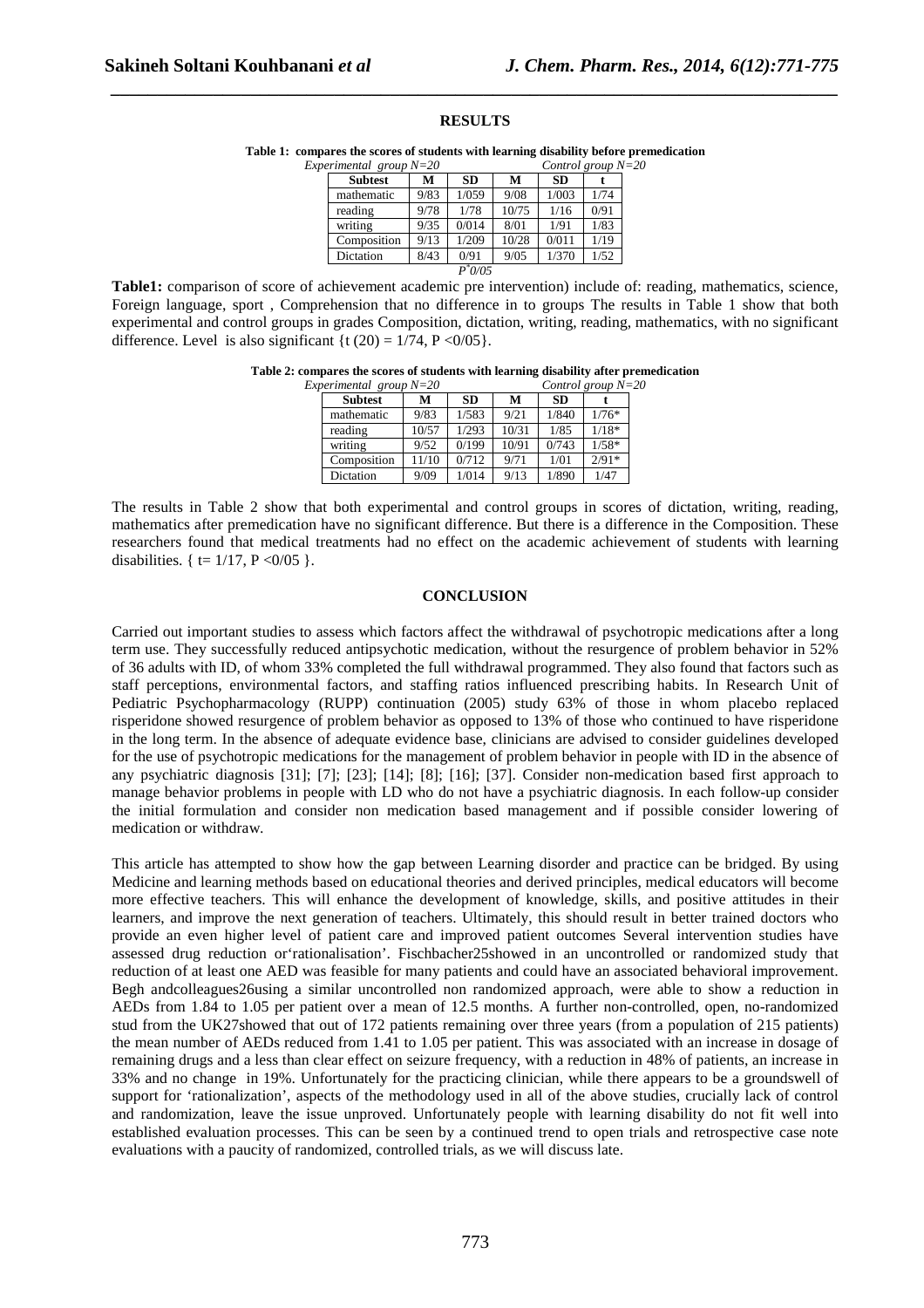#### **REFERENCES**

*\_\_\_\_\_\_\_\_\_\_\_\_\_\_\_\_\_\_\_\_\_\_\_\_\_\_\_\_\_\_\_\_\_\_\_\_\_\_\_\_\_\_\_\_\_\_\_\_\_\_\_\_\_\_\_\_\_\_\_\_\_\_\_\_\_\_\_\_\_\_\_\_\_\_\_\_\_\_*

[1] American Psychiatric Association. (**1994**). Diagnostic and Statistical Manual of Mental Disorders (forth, revised) (DSM-IV). Washington, DC: APA.

[2] American Psychiatric Association. (**2000**). Diagnostic and Statistical Manual of Mental Disorders, 4th edn. Text Revision Text Revision, Washington, DC: APA.

[3] American Psychiatric Association. (**2013**). Diagnostic and Statistical Manual of Mental Disorders (fifth) (DSM-V). Washington, DC: APA

[4] American Academy of Physical Medicine and Rehabilitation. Doman-Delacato treatment of neurologically handicapped children. *Arch Phys Med Rehabil*. **1968**; 49:183-18.

[5] Ahmed Z, Fraser W, Kerr M P et al. (**2000**) *British Journal of Psychiatry*; 178: 42-46.

[6] Albanese M. (**2000**). *Med Educ* ;34:729-38.

[7] Aman M G, Alvarez N, Benefield W et al. (**2000**) *American Journal on Mental Retardation*; 105: (3) 159-228.

[8] Banks R., Bush A., Baker P., Bradshaw J., Carpenter P., Deb S., Joyce T., Mansell J., Xenitidis K. (Eds.) (**2007**) Challenging behaviour: a unified approach (Clinical and service guidelines for supporting people with learning disabilities who are at risk of receiving abusive or restrictive practices). *The Royal College of Psychiatrists*, *The British* BEGHI, E., *Psychological Society and The Royal College of Speech and Language Therapists*,

[9] BOLLINI, P., DI MASCHIO, R. et al (**1987**) *Dev. Med. Child Neurol* 29 (3), 363-369.

[10] Branford D. (**1996**) *Journal of Intellectual Disability Research*; 40: 322-329.

[11] Bull, L. (**2007**). *Complementary Therapies in Clinical Practice* (1): 15–24.

[12] Clarke D J, Kelley S, Thinn K & Corbett J A. (**1990**) *Journal of Mental Deficiency Research*; 34: 385-395.

[13] Deb S., Chaplin R., Sohanpal S., Unwin G. Soni R. & Lenôtre L. (**2008**) *Journal of Intellectual Disability Research*, 52, 2, 107-113.

[14] Deb S., Clarke D. & Unwin G. (**2006**) Using medication to manage behaviour problems among adults with a learning disability: Quick Reference Guide (QRG). University of Birmingham, MENCAP, *The Royal College of Psychiatrists*, London, UK. ISBN: 0855370947. www.ld-medication.bham.ac.uk

[15] Deb S. & Fraser W.I. (**1994**) *Human Psychopharmacology*, 9, 259-272.

[16] Deb S.,Kwok H., Bertelli M., Salvador-Carulla L., Bradley E., Torr J. & Barnhill J.(**2009**) *World Psychiatry,* 8, 3, 181-186.

[17] Deb S., Sohanpal S. K., Soni R., Unwin, G. & Lenôtre L. (**2007**) *Journal of Intellectual Disability Research*, 51, 10, 766-777.

[18] Deb S, Thomas M & Bright C. (**2001a**) *Journal of Intellectual Disability Research*; 45 (6): 495-505.

[19] Deb S, Thomas M & Bright C. (**2001b**) *Journal of Intellectual Disability Research*; 45 (6): 506-514.

[20] Deb S.& Unwin G. (**2007a**) *Current Opinion in Psychiatry*, 20, 461-466.

[21] Deb S. & Unwin G. L. (**2007b**) Guide to using psychotropic medication for the management of behaviour problems among adults with intellectual disability: technical document. University of Birmingham, Birmingham, UK. www.ld-medication.bham.ac.uk

[22] Davis MH, Harden RM. AMEE. (**1999**). *Med Teacher*;21:130-40.

[23] Einfeld S.L. (**2001**) *Advances in Psychiatric Treatment*, 7, 43-49.

[24] FISCHBACHER, E. (**1982**) *Br. Med. J. Clin. Res*. 285, 423-424.

[25] Fletcher, J. M., Morris, R. D., & Lyon, G. R. (**2006**). Classification and definition of learning disabilities: An integrative perspective. In H. L. Swanson, K. R. Harris, & S. Graham (Eds.), Handbook of learning disabilities (pp. 30-56). New York: Guilford Press

[26] Hall S. & Deb S. (**2008**) *Advances in Mental Health and Learning Disabilities*, 2, 1, 29-37.

[27] Malacrida, C. (**2002**). *Gender & Society* 16 (3):33-41

[28] Myers SM, Johnson CP (**2007**). *Pediatrics* 120 (5): 1162–82.

[29] Norman GR, Schmidt HG. (**2000**). Effectiveness of problem-based learning curricula: theory, practice and paper darts. Med Educ;34:721-8.

[30] Oliver-Africano P. C., Dickens S., Ahmed Z., Bouras N., Cooray S., Deb S., Knapp M., Hare M., Meade M., Reece B., Bhaumik S., Harley D., Paichaud J., Regan A., Thomas D. A., Keratela S., Rao B., Dzendrowskyj T., Lenôtre L., Watson J. & Tyrer P. (**2010**). *Journal of Intellectual Disability Research*, 54, 1, 17-25.

[31] Reiss S., Aman M G. (**1998**) The international consensus handbook: Psychotropic medications and developmental disabilities. American Association on Mental Retardation; Washington DC, USA.

[32] Research Units on Pediatric Psychopharmacology (RUPP) Autism Network (**2005**). *American Journal of Psychiatry, 162*, 1361-1369.

[33] Sohanpal S. K., Deb S., Thomas C., Soni R., Lenôtre L. & Unwin, G. (**2007**) *Journal of Intellectual Disability Research*, 51, 10, 750-765.

[34] Tyrer P., Oliver-Africano P. C., Ahmed Z., Bouras N., Cooray S., Deb S., Murphy D., Hare M., Meade M., Reece B., Kramo K., Bhaumik S., Harley D., Regan A., Thomas D., Rao B., North B., Eliahoo J., Karatela S., Soni A. & Crawford M. (**2008**) *Lancet*, 371, 57-63.